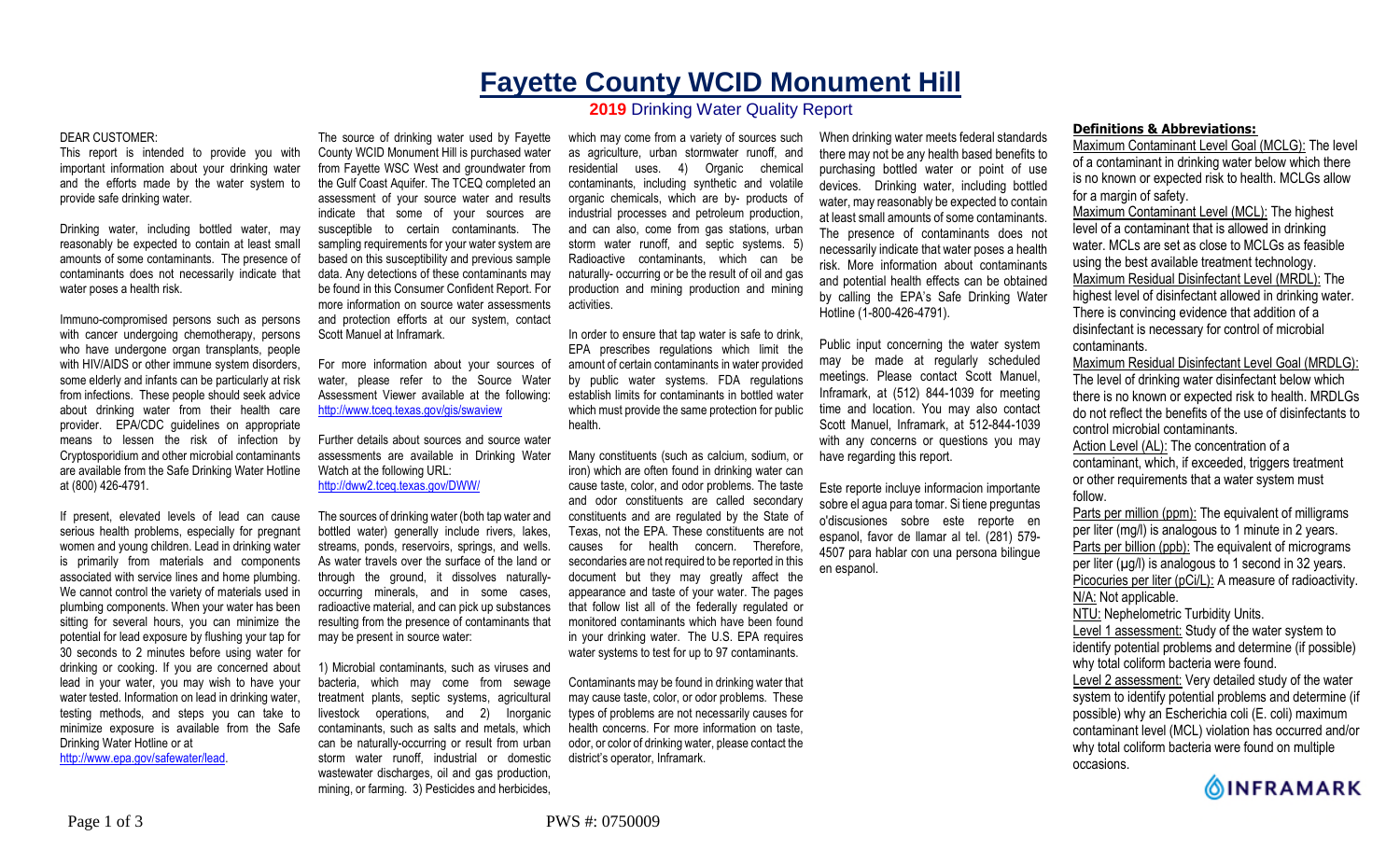| Substance                                               | Unit<br>of<br><b>Measure</b>        | Year | <b>MCL</b>                         | Average<br>Level<br><b>Detected</b>  | Minimum - Maximum<br>Level<br><b>Detected</b>            | <b>MCLG</b>  | $\ln$<br>Compliance | <b>Typical Sources</b>                                                                                                                                                                                                                                                                                                                                                                                                                             |
|---------------------------------------------------------|-------------------------------------|------|------------------------------------|--------------------------------------|----------------------------------------------------------|--------------|---------------------|----------------------------------------------------------------------------------------------------------------------------------------------------------------------------------------------------------------------------------------------------------------------------------------------------------------------------------------------------------------------------------------------------------------------------------------------------|
| Radioactive Contaminants (Regulated at the Water Plant) |                                     |      |                                    |                                      |                                                          |              |                     |                                                                                                                                                                                                                                                                                                                                                                                                                                                    |
| Gross Beta                                              | pCi/L                               | 2019 | 50                                 | 10.1                                 | $10.1 - 10.1$                                            | 0            | <b>Yes</b>          | Decay of natural and man-made deposits.                                                                                                                                                                                                                                                                                                                                                                                                            |
| <b>Unregulated Contaminants</b>                         |                                     |      |                                    |                                      |                                                          |              |                     |                                                                                                                                                                                                                                                                                                                                                                                                                                                    |
| Bromodichloromethane                                    | ppb                                 | 2019 | N/A                                | 2.2                                  | $0 - 4.4$                                                | N/A          | <b>Yes</b>          | By-product of drinking water disinfection.                                                                                                                                                                                                                                                                                                                                                                                                         |
| <b>Bromide</b>                                          | ug/L                                | 2019 | N/A                                | 380                                  | $310 - 460$                                              | N/A          | <b>Yes</b>          |                                                                                                                                                                                                                                                                                                                                                                                                                                                    |
| Haloacetic Acids (HAA6Br)                               | ug/L                                | 2019 | N/A                                | 19.57                                | 16.55 - 21.27                                            | N/A          | <b>Yes</b>          |                                                                                                                                                                                                                                                                                                                                                                                                                                                    |
| Haloacetice Acids (HAA9)                                | ug/L                                | 2019 | N/A                                | 23.47                                | 18.85 - 26.67                                            | N/A          | <b>Yes</b>          |                                                                                                                                                                                                                                                                                                                                                                                                                                                    |
| Dibromochloromethane                                    | ppb                                 | 2019 | N/A                                | 3.67                                 | $0 - 11$                                                 | N/A          | <b>Yes</b>          | By-product of drinking water disinfection.                                                                                                                                                                                                                                                                                                                                                                                                         |
| Chloroform                                              | ppb                                 | 2019 | N/A                                | 0.65                                 | $0 - 1.3$                                                | N/A          | <b>Yes</b>          | By-product of drinking water disinfection.                                                                                                                                                                                                                                                                                                                                                                                                         |
| Manganese                                               | ppm                                 | 2019 | N/A                                | 0.01                                 | $0.011 - 0.013$                                          | N/A          | <b>Yes</b>          | Abundant naturally occurring element.                                                                                                                                                                                                                                                                                                                                                                                                              |
| Germanium                                               | ug/L                                | 2019 | N/A                                | 0.62                                 | $0.6 - 0.63$                                             | N/A          | <b>Yes</b>          |                                                                                                                                                                                                                                                                                                                                                                                                                                                    |
| <b>Bromoform</b>                                        | ppb                                 | 2019 | N/A                                | 3.5                                  | $0 - 7$                                                  | N/A          | <b>Yes</b>          | By-product of drinking water disinfection.                                                                                                                                                                                                                                                                                                                                                                                                         |
| Inorganic Contaminants (Regulated at the Water Plant)   |                                     |      |                                    |                                      |                                                          |              |                     | Unregulated contaminants are those for which EPA has not established drinking water standards. The purpose of unregulated contaminant monitoring is to assist EPA in determining the occurrence of unregulated contaminants in<br>regulation is warranted. In 2019 Fayette County WCID Monument Hill participated in the fourth Unregulated Contaminant Monitoring Rule (UMCR 4). For a copy of the results please call Inframark at 281-579-4500. |
| Fluoride                                                | ppm                                 | 2019 | 4                                  | 0.43                                 | $0.43 - 0.43$                                            | 4            | <b>Yes</b>          | Erosion of natural deposits; water additive which promotes strong teeth; discharge from fertilizer and<br>aluminum factories.                                                                                                                                                                                                                                                                                                                      |
| Barium                                                  | ppm                                 | 2019 | $\overline{2}$                     | 0.02                                 | $0.0165 - 0.0178$                                        | 2            | <b>Yes</b>          | Discharge of drilling wastes; discharge from metal refineries; erosion of natural deposits.                                                                                                                                                                                                                                                                                                                                                        |
| <b>Disinfectant Byproducts</b>                          |                                     |      |                                    |                                      |                                                          |              |                     |                                                                                                                                                                                                                                                                                                                                                                                                                                                    |
| Haloacetic Acids (HAA5)                                 | ppb                                 | 2019 | 60                                 | 6.35                                 | $5.5 - 7.8$                                              | $\mathbf 0$  | <b>Yes</b>          | By-product of drinking water disinfection.                                                                                                                                                                                                                                                                                                                                                                                                         |
| <b>Total Trihalomethanes</b>                            | ppb                                 | 2019 | 80                                 | 40.4                                 | $34.1 - 49.9$                                            | $\mathbf 0$  | Yes                 | By-product of drinking water disinfection.                                                                                                                                                                                                                                                                                                                                                                                                         |
| <b>Substance</b>                                        | Unit<br>0f<br><b>Measure</b>        | Year | <b>MRDL</b>                        | Average<br>Level<br><b>Detected</b>  | Minimum - Maximum<br>Level<br><b>Detected</b>            | <b>MRDLG</b> | $\ln$<br>Compliance | <b>Typical Sources</b>                                                                                                                                                                                                                                                                                                                                                                                                                             |
| <b>Maximum Residual Disinfectant Level</b>              |                                     |      |                                    |                                      |                                                          |              |                     |                                                                                                                                                                                                                                                                                                                                                                                                                                                    |
| <b>Chlorine Residual</b>                                | ppm                                 | 2019 | 4.0                                | 1.67                                 | $0.59 - 3.01$                                            | 4.0          | Yes                 | Water additive used to control microbes.                                                                                                                                                                                                                                                                                                                                                                                                           |
| <b>Substance</b>                                        | <b>Unit</b><br>of<br><b>Measure</b> | Year | <b>90th</b><br>Percentile<br>Value | <b>EPA</b><br><b>Action</b><br>Level | Number of<br><b>Results above</b><br><b>Action Level</b> | <b>MCLG</b>  | In<br>Compliance    | <b>Typical Sources</b>                                                                                                                                                                                                                                                                                                                                                                                                                             |
| <b>Lead and Copper (Regulated at Customers Tap)</b>     |                                     |      |                                    |                                      |                                                          |              |                     |                                                                                                                                                                                                                                                                                                                                                                                                                                                    |
| Lead                                                    | ppb                                 | 2019 | 2.4                                | 15                                   | 0                                                        | 0            | <b>Yes</b>          | Corrosion of household plumbing systems; erosion of natural deposits.                                                                                                                                                                                                                                                                                                                                                                              |
| Copper                                                  | ppm                                 | 2019 | 0.25                               | 1.3                                  | $\mathbf{0}$                                             | 1.3          | <b>Yes</b>          | Corrosion of household plumbing systems, erosion of natural deposits; leaching from wood<br>preservatives.                                                                                                                                                                                                                                                                                                                                         |